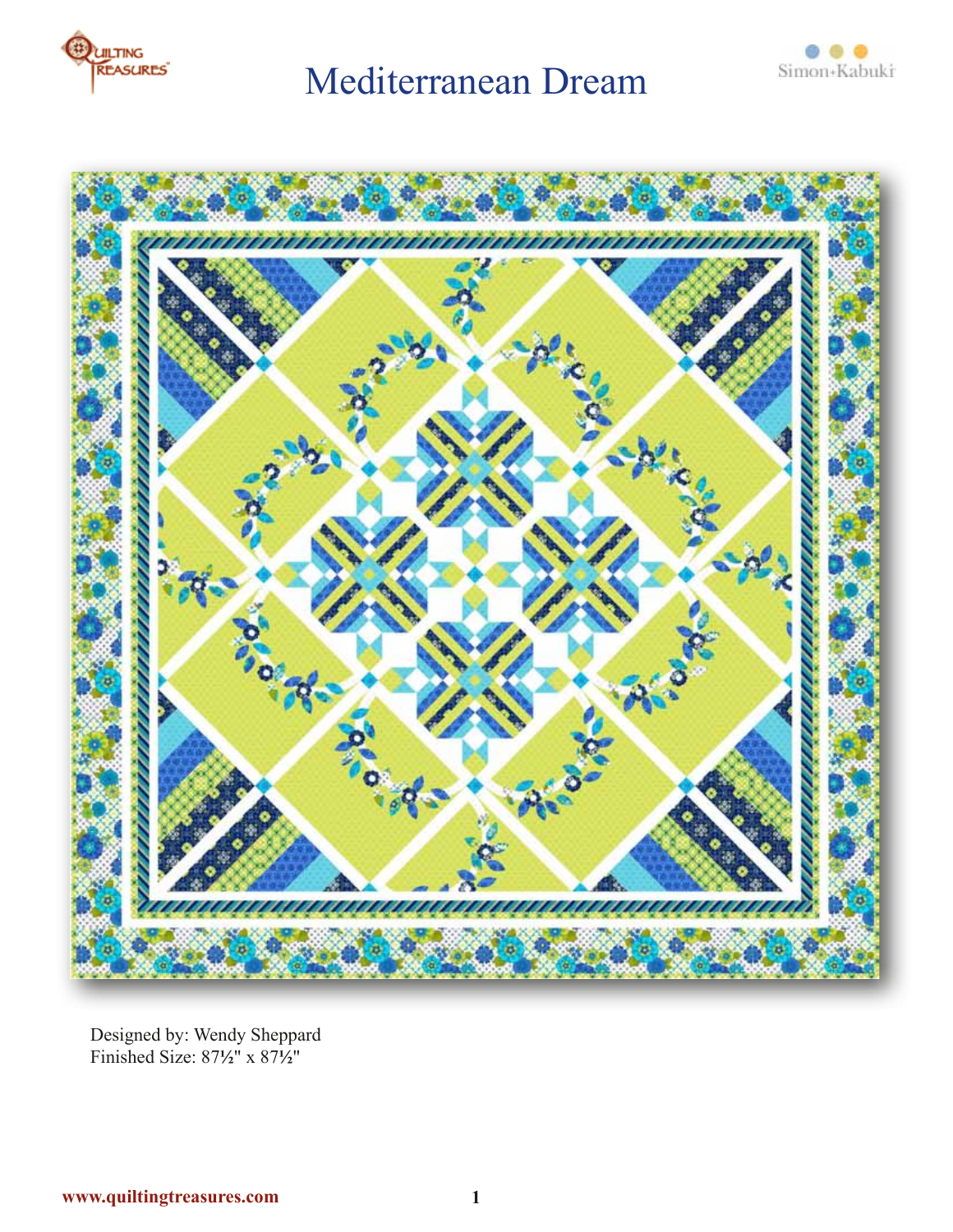





### **Cutting Directions**

**WOF** = Width of fabric from selvedge to selvedge.

Label all pieces with letters assigned in cutting list. The letters are used throughout the instructions to identify the pieces.

Prepare appliqué pieces for your preferred method.

#### **22476 ZB - Floral Geometric**

- Cut (8) 5 **½**" x **WOF** strips for outer border.
- Prepare 76 leaves for appliqué. (Use leaf template or cut your own leaf shape.)

### **22477 Q - Turquoise Medallions**

• Prepare 24 leaves for appliqué.

### **22477 N - Navy Medallions**

- Cut (3) 1 **½**" x **WOF** strips for D.
- Cut (4) 3 **½**" x **WOF** strips; recut into (8) 3 **½**" x 15 **⅞**" R rectangles.
- Cut (1) 5 **½**" x **WOF** strip; recut into (2) 5 **½**" V squares, then cut the squares twice diagonally to make 8 V triangles.
- Prepare 32 flowers for appliqué. (Use flower template or cut your own flower shape.)

| <b>FABRIC</b><br><b>REQUIREMENTS</b> |                |
|--------------------------------------|----------------|
| Design                               | Yards          |
| 22477 N                              | $1\frac{1}{4}$ |
| 22479 B                              | $\frac{3}{4}$  |
| 22481 H                              | $2^{3}/_{4}$   |
| 22479 O                              | $\frac{1}{2}$  |
| 22476 ZB                             | 2              |
| 22481 Z                              | 3              |
| 22478 H                              | $\frac{3}{4}$  |
| 22481 O                              | 1              |
| 22480 QN                             | $^{3}/_{4}$    |
| 22478 H                              | $^{3}/_{4}$    |
| (Binding)                            |                |
| 22479 B                              | 8              |
| (Backing)                            |                |

#### © 2012 Simon + Kabuki 2012

### **22478 H - Lime Scrollwork**

- Cut (3) 3 **½**" x **WOF** strips; recut into (8) 3 **½**" x 12 **⅞**" S rectangles.
- Cut (8) 1 **¼**" x **WOF** strips for third border.
- Cut (9) 2 **¼**" x **WOF** strips for binding.

### **22479 Q - Dark Turquoise Tile**

• Cut (1) 3 **¼**" x **WOF** strip; recut into (2) 3 **¼**" P squares and (13) 1 **⅞**" O squares, then cut the P squares twice diagonally to make 8 P triangles.

### **22479 B - Medium Blue Tile**

- Cut (5) 1 **½**" x **WOF** strips; recut into (32) 1 **½**" x 5 **⅞**" F rectangles.
- Cut (2) 3 **½**" x **WOF** strips; recut into (8) 3 **½**" x 9 **⅞**" T rectangles.
- Prepare 52 leaves for appliqué.

#### **22480 QN - Diagonal Stripe**

• Cut (8) 1 **¾**" x **WOF** strips for second border.

#### **22481 H - Lime Dot Blender**

- Cut (6) 1 **½**" x **WOF** strips for E.
- Cut (4) 15 **½**" x **WOF** strips; recut into (8) 15 **½**" M squares, (16) 2 **½**" K squares, and (4) 1 **½**" A squares.
- Cut (1) 22 **½**" x **WOF** strip; recut into (1) 22 **½**" N square, then cut the square twice diagonally to make 4 N triangles.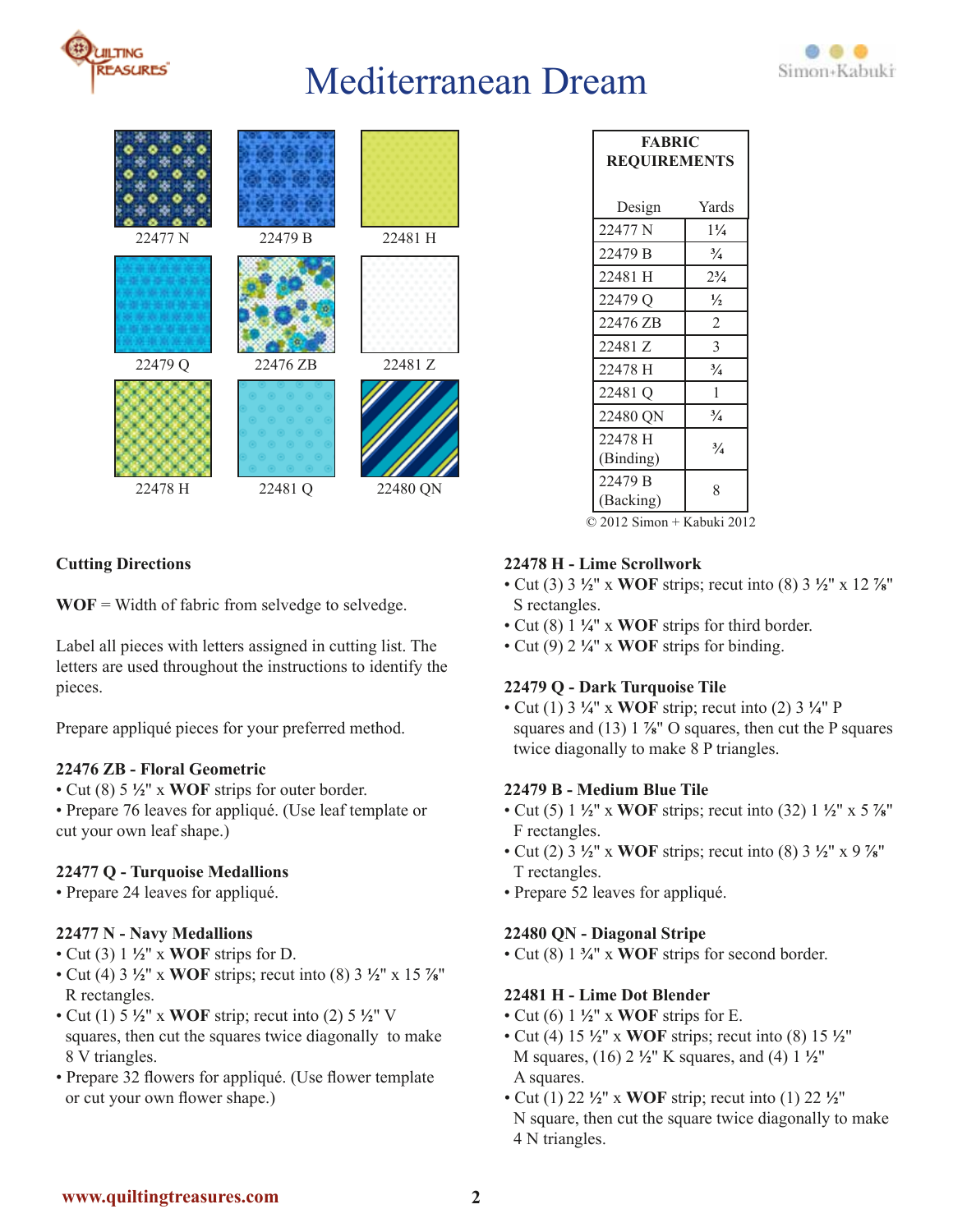



#### **22481 Q - Light Turquoise Dot Blender**

- Cut (5) 1 **½**" x **WOF** strips; recut into (8) 1 **½**" B squares, (8) 1 **½**" x 3 **½**" C rectangles, and (32) 1 **½**" x 3 **⅞**" G rectangles.
- Cut (1) 4 **⅛**" x **WOF** strip; recut into (8) 4 **⅛**" J squares, then cut the squares twice diagonally to make 32 J triangles.
- Cut (2) 3 **½**" x **WOF** strips; recut into (8) 3 **½**" x 6 **⅞**" U rectangles.

#### **22481 Z - White Dot Blender**

- Cut (2) 1 **½**" x **WOF** strips; recut into (32) 1 **½**" H squares.
- Cut (2) 5 **¼**" x **WOF** strips; recut into (8) 5 **¼**" L squares and (8) 4 **⅛**" I squares, then cut the squares twice diagonally to make 32 L triangles and 32 I triangles.
- Cut (18) 1 **⅞**" x **WOF** strips; recut into (32) 1 **⅞**" x 15 **½**" Q strips and (4) 1 **⅞**" x 17" W strips.
- Cut (15) 1 **½**" x **WOF** strips for first and fourth borders.
- Cut (8)  $2'' \times 25''$  and (4)  $2'' \times 15''$  bias strips for appliqué.
- Prepare 32 flower centers for appliqué. (See Appliquéd Blocks and Triangles Note on page 4.)

#### **22479 B - Backing Fabric**

• Cut (3) 96" x **WOF** lengths.

#### **Pieced Blocks**

*Note: Use a ¼" seam allowance throughout.*

**1.** Stitch an A square between (2) B squares. Press seams toward the B squares. Add a C rectangle to opposite long sides of the pieced strip to complete (1) block center. Press seams toward the C rectangles. Repeat to make (4 ) block centers total.



**2.** Sew a D strip between (2) E strips to make a strip set. Press seams toward the D strip. Repeat to make (3) strip sets total. Crosscut the strip sets into (16) 6 **½**" D/E strip units.



**3.** Apply a heavy coat of spray starch to each F and G rectangle. Trim one end of the rectangles at a 45-degree angle to make (16) each F, FR (reversed F), G, and GR pieces. Note: The spray starch will help prevent stretching of the bias edge after trimming.



**4.** Stitch a G piece to short edge of an I triangle. Press seam toward the G piece. Sew an H square to the square end of a GR piece. Press seam toward the GR piece. Stitch the pieced strip to the remaining short side of the I triangle. Press seam toward the pieced strip. Repeat with F and FR pieces and a second H square to complete (1) strip triangle.



**5.** Sew a J triangle to a short edge of (1) L triangle and to the opposite short edge of a second L triangle to make a reversed unit. Press seams toward the J triangles. Stitch the J/L unit to one short edge of an I triangle. Press seam toward the J/L unit. Sew a K square to the J end of the reversed J/L unit. Press seam toward the J/L unit. Stitch the pieced strip to the remaining short edge of the I triangle to complete (1) pieced triangle.



**6.** Stitch the strip triangle to the pieced triangle to complete a block corner. Press seam toward the strip triangle.



**7.** Repeat steps 4–6 to complete 16 block corners. **8.** Sew a D/E strip unit to opposite sides of each block center to make 4 center rows. Press seams toward the D/E strip units.

**9.** Stitch a block corner to opposite long sides of the remaining D/E strip units to make 8 top/bottom rows. Press seams toward the D/E strip units.

#### **www.quiltingtreasures.com 3**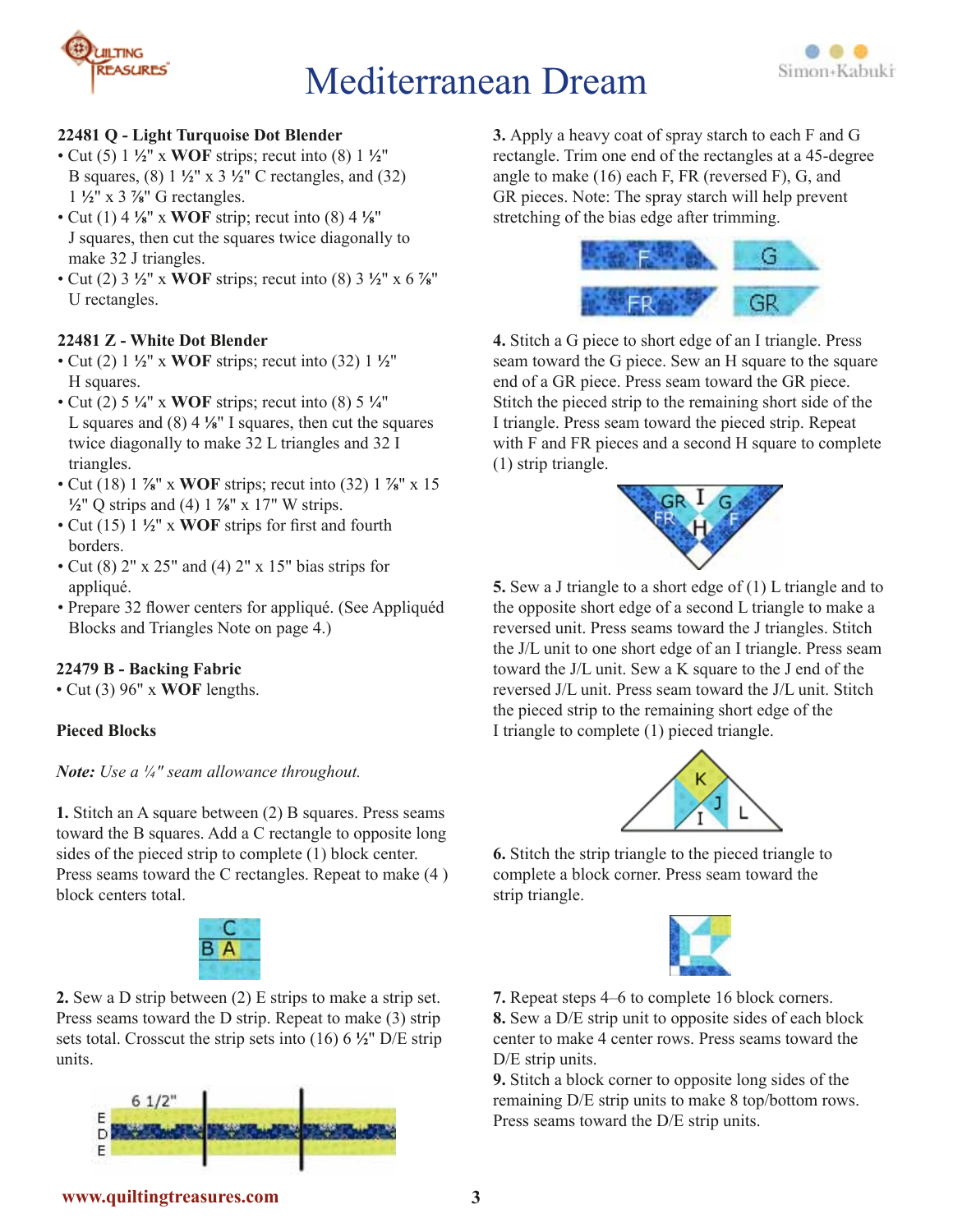



**10.** Sew a center row between a top and bottom row to complete a 15 **½**" x 15 **½**" pieced block. Press seams toward the center row. Repeat to make 4 blocks total.



### **Appliquéd Blocks and Triangles**

*Note: If using fusible appliqué, apply white lightweight fusible interfacing to the wrong side of the white dot blender before cutting flower centers to prevent shadowing of the navy print flowers.*

**1.** Fold a white dot blender bias strip in half along the length with wrong sides together. Stitch along the long raw edges with a **¼**" seam allowance to make a tube. Press flat with the seam centered on the back side. Repeat with each bias strip.

**2.** Fold the M squares in half and crease to mark the centerline. Measure 5 **¾**" from one edge of each square along the centerline and mark with a pin.

**3.** Arrange a 25" bias strip on an M square, aligning the ends of the strip with the edge of the square, placing the outer edges of the strip **¼**" from the edges of square, and curving the strip to intersect the 5 **¾**" pin and form an arc. Pin in place. Appliqué along the edges of the bias strip. Repeat with the remaining M squares.

**4.** Repeat step 2 with the N triangles, folding in half on one short edge. Arrange a 15" bias strip on each triangle, aligning one end of the strips **¼**" from the square corner of the triangles and curving the strips to intersect the 5 **¾**" pins. Pin in place. Appliqué along the edges of the bias strips. Trim any excess length even with the long edge of the triangles.

**5.** Arrange 15 assorted leaves along the bias strip on each M square. Appliqué in place. Arrange and appliqué (3) flowers and flower centers on each square to complete (8) 15 **½**" x 15 **½**" appliquéd blocks. Press.



**6.** Arrange (8) assorted leaves along the bias strip of each N triangle. Appliqué in place. Arrange and appliqué (2) flowers and flower centers on each triangle to complete (4) appliquéd setting triangles. Press. Note: Trim (1) flower on each triangle even with the long edge of the triangle, if desired, or place the whole flower away from the long edge.



#### **Corner Triangles:**

**1.** Apply a heavy coat of spray starch to the R, S, T, and U rectangles. Press dry. Trim one end of each rectangle at a 45-degree angle to make (4) each R, RR, S, SR, T, TR, U, and UR pieces.

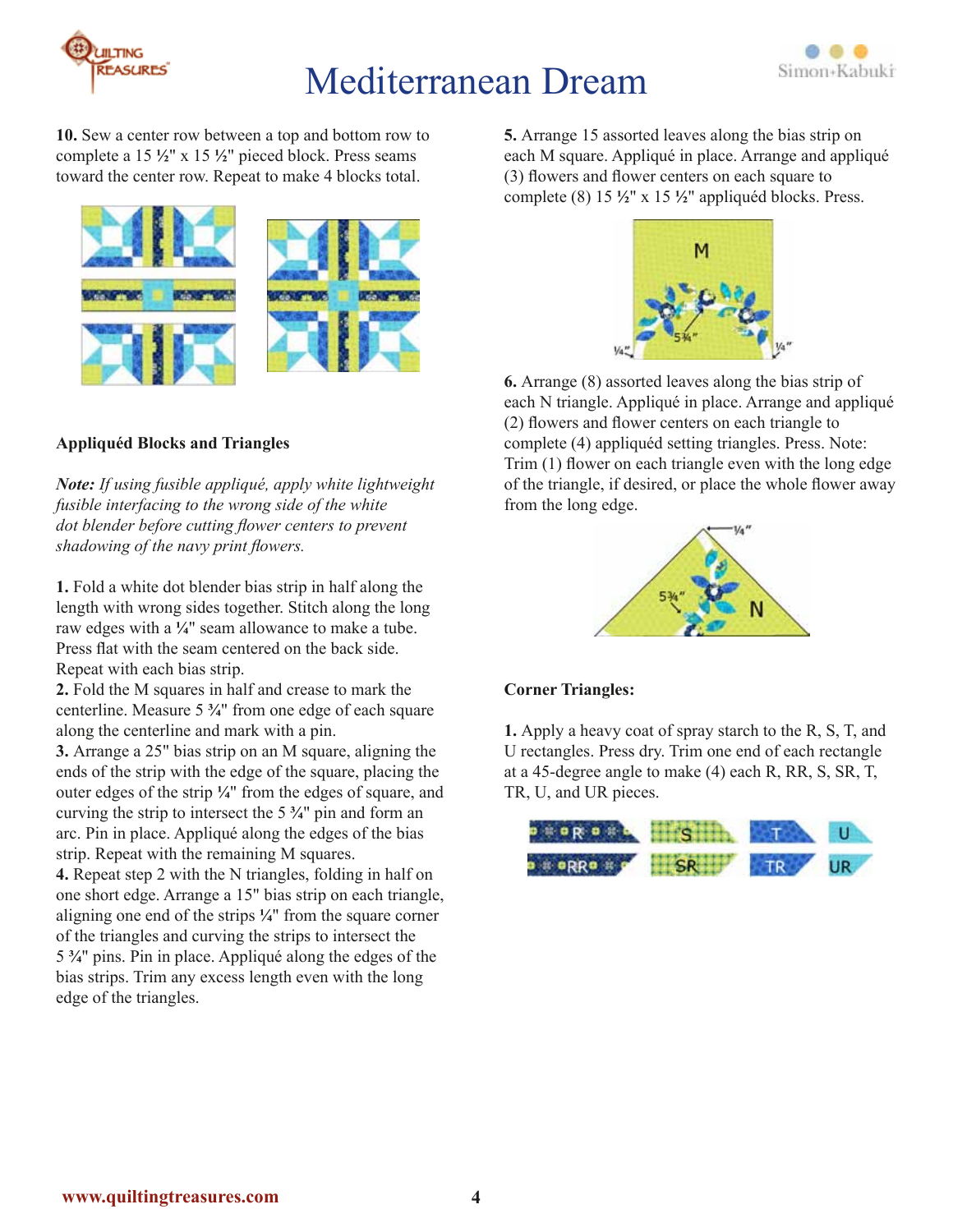



**2.** Join R, S, T, and U pieces and add a V triangle to the U end to complete 1 corner unit. Press seams in one direction. Repeat to make (4) corner units total. Repeat with RR, SR, TR, and UR pieces and V triangles to make (4) reversed corner units.



**3.** Join a corner unit and a reversed corner unit with a W strip, aligning one end of the strip with the square corners of the corner units. Press seams toward the corner units. Trim the end of the W strip even with the edges of the corner units to complete (1) corner triangle. Repeat to make (4) corner triangles total.



### **Quilt Assembly**

*Note: Refer to the quilt drawing for the following steps.*

**1.** Join (2) appliquéd blocks and (2) appliquéd triangles with (3) Q strips to make an appliquéd row. Press seams toward the Q strips. Repeat to make a second appliquéd row.

**2.** Join (2) appliquéd blocks and (2) pieced blocks with (5) Q strips to make a pieced row. Press seams toward the Q strips. Repeat to make a second pieced row. **3.** Sew an O square between (2) Q strips. Press seams toward the Q strips. Add a P triangle to each end to complete a short sashing row. Repeat to make a second short sashing row.

**4.** Sew (4) Q strips alternately together with (3) O squares. Press seams toward the Q strips. Add a P triangle to each end to make a long sashing row. Repeat to make a second long sashing row.

**5.** Sew (4) Q strips alternately together with (5) O squares to make the center sashing row. Press seams toward the Q strips.

**6.** Join the appliquéd and pieced rows with the long, short and center sashing rows. Press seams toward the sashing rows. Add a corner triangle to (4) Q strip edges of the pieced section to complete the 70" x 70" quilt center. Press seams toward the corner triangles. **7.** Sew the 1 **½**" x **WOF** white dot blender strips short ends together to make a long strip. Press seams to one side. Cut into (2) 70", (2) 72", (2) 76", and (2) 78" strips. Sew the 70" strips to opposite sides and the 72" strips the remaining sides of the quilt center. Press seams toward the strips. Set aside the remaining strips for the fourth border.

**8.** Repeat step 7 with the 1 **¾**" x **WOF** diagonal stripe strips and cut (2) 72" and (2) 74 **½**" strips. Sew the shorter strips to opposite sides and the longer strips to the remaining sides of the quilt center. Press seams toward the strips.

**9.** Repeat step 7 with the 1 **¼**" x **WOF** lime scrollwork strips and cut (2) 74 **½**" and (2) 76" strips. Sew the shorter strips to opposite sides and the longer strips to the remaining sides of the quilt center. Press seams toward the strips.

**10.** Sew the 76" white dot blender strips to opposite sides and the 78" strips to the remaining sides of the quilt center. Press seams toward the strips.

**11.** Repeat step 7 with the 5 **½**" x **WOF** floral geometric strips and cut (2) 78" and (2) 88" strips. Sew the shorter strips to opposite sides and the longer strips to the remaining sides to complete the quilt top. Press seams toward the strip.

**12.** Remove the selvedge edges from the backing pieces. Join the pieces on the long edges with a **½**" seam allowance. Press seams open. Trim the sides to make a 96" x 96" backing piece.

**13.** Layer, quilt, and bind, using your favorite methods and the lime scrollwork binding strips, to complete the quilt.

*While all possible care has been taken to ensure the accuracy of this pattern, we are not responsible for printing errors or the way in which individual work varies.*